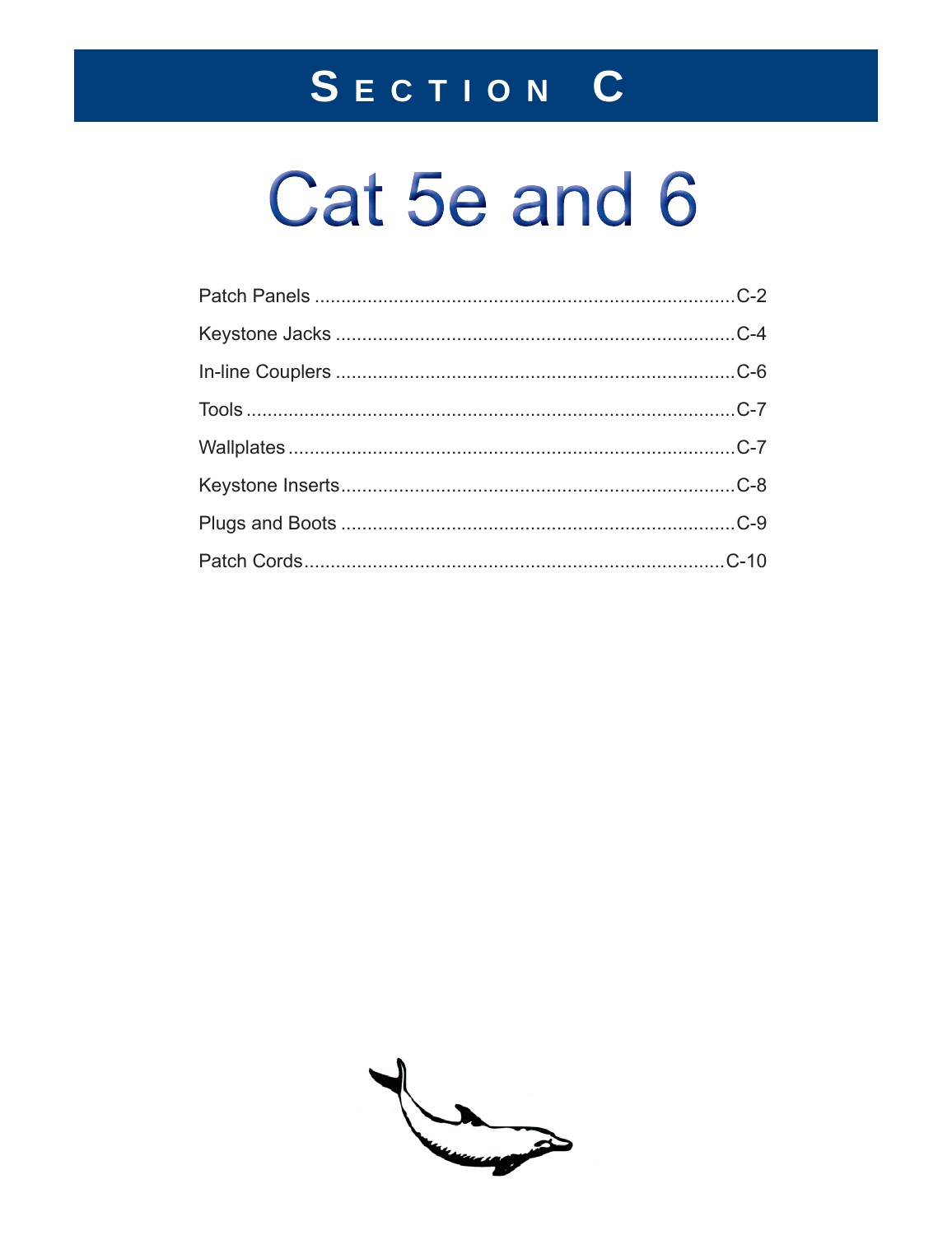### **P ATCH P ANELS**



C

#### **CAT 5e PATCH PANELS, UTP**

| ITEM#        | <b>Description</b>                                               |
|--------------|------------------------------------------------------------------|
| DC-PP5e-12   | 12-ports, Cat 5e, 1.75"Hx19"L, flat type                         |
| DC-PP5e-16   | 16-ports, Cat 5e, 1.75"Hx19"L, flat type                         |
| DC-PP5e-24   | 24-ports, Cat 5e, 1.75"Hx19"L, flat type                         |
| DC-PP5e-48   | 48-ports, Cat 5e, 3.5"Hx19"L, flat type                          |
| DC-PP5e-12VB | 12-ports, Cat 5e, 2.25"x10, Vertical, with 89D<br><b>Bracket</b> |
| DC-PP5e-12HB | 12-ports, Cat 5e, 2.25"x10, Horizontal, with<br>89D Bracket      |
| DC-PP5e-12HS | 12-ports, Cat 5e, 2.25"x10, Horizontal, UTP,<br>screw type       |

**DC-PP5e-12VB**

#### **CAT 6 PATCH PANELS, UTP**

| ITEM#            | Description                                              |
|------------------|----------------------------------------------------------|
| <b>DC-PP6-24</b> | 24-ports, Cat 6, UTP, w/metal supporting bar, 1.75"Hx19" |
| <b>DC-PP6-48</b> | 48-ports, Cat 6, UTP w/metal supporting bar, 3.5"Hx19"   |
| DC-PP6-12VB      | 12-ports, Cat 6, 2.25"x10", Vertical with 89D Bracket    |
| DC-PP6-12HB      | 12-ports, Cat 6, 2.25"x10", Horizontal with 89D Bracket  |
| DC-PP6-12HS      | 12-ports, Cat 6, 2.25"x10", Horizontal, screw type       |





**C-2**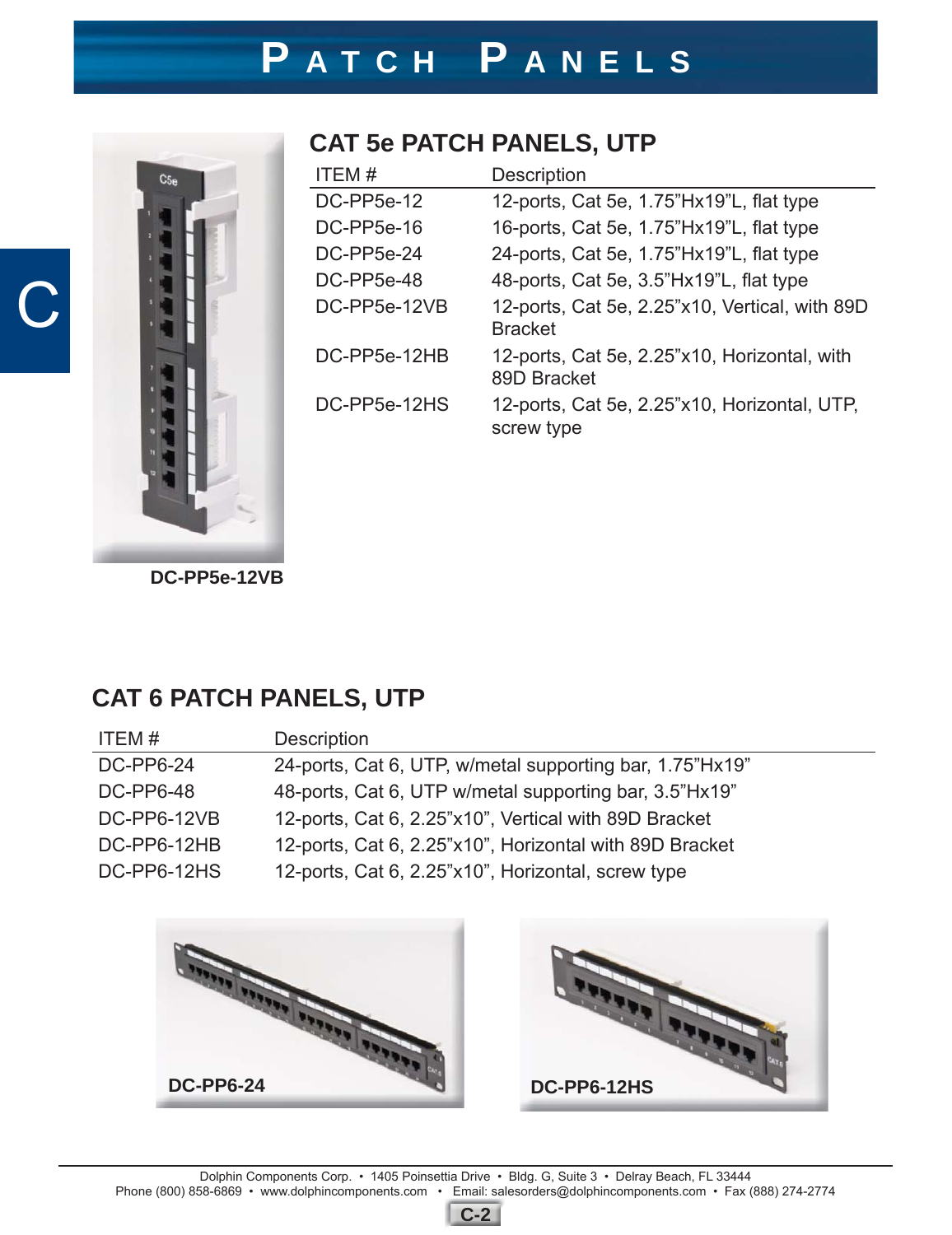### **P ATCH P ANELS**

#### **10G SNAP-IN MULTIMEDIA PATCH PANEL**

ITEM # Description

DC-10GPP-24 24-ports, Snap-In Multimedia Patch Panel with 10G Keystone Jacks

#### **CAT 5e FULL SHIELDED PATCH PANELS**

| ITEM#       | <b>Description</b>                             |
|-------------|------------------------------------------------|
| DC-PPS5e-16 | Cat 5e, Full Shielded<br>Patch Panel, 16-ports |
| DC-PPS5e-24 | Cat 5e, Full Shielded<br>Patch Panel, 24-ports |



#### **BLANK PATCH PANELS**

| ITEM #    | <b>Description</b>                   |
|-----------|--------------------------------------|
| DC-PPB-16 | 19", 16-ports, unloaded, 1.75"Hx19"L |
| DC-PPB-8  | 10", 8-ports, unloaded, 1.75"Hx10"L  |

#### **KEYSTONE JACK SNAP-IN PATCH PANEL**

| ITEM#        | Description                              |
|--------------|------------------------------------------|
| DC-PP5eSN-24 | Cat 5e Snap In Patch Panel UTP, 24-ports |
| DC-PP5eSN-48 | Cat 5e Snap In Patch Panel UTP, 48-ports |
| DC-PP6SN-24  | Cat 6 Snap In Patch Panel, UTP, 24-ports |
| DC-PP6SN-48  | Cat 6 Snap In Patch Panel, UTP, 48-ports |
|              |                                          |



C

Dolphin Components Corp. • 1405 Poinsettia Drive • Bldg. G, Suite 3 • Delray Beach, FL 33444 Phone (800) 858-6869 • www.dolphincomponents.com • Email: salesorders@dolphincomponents.com • Fax (888) 274-2774 **C-3**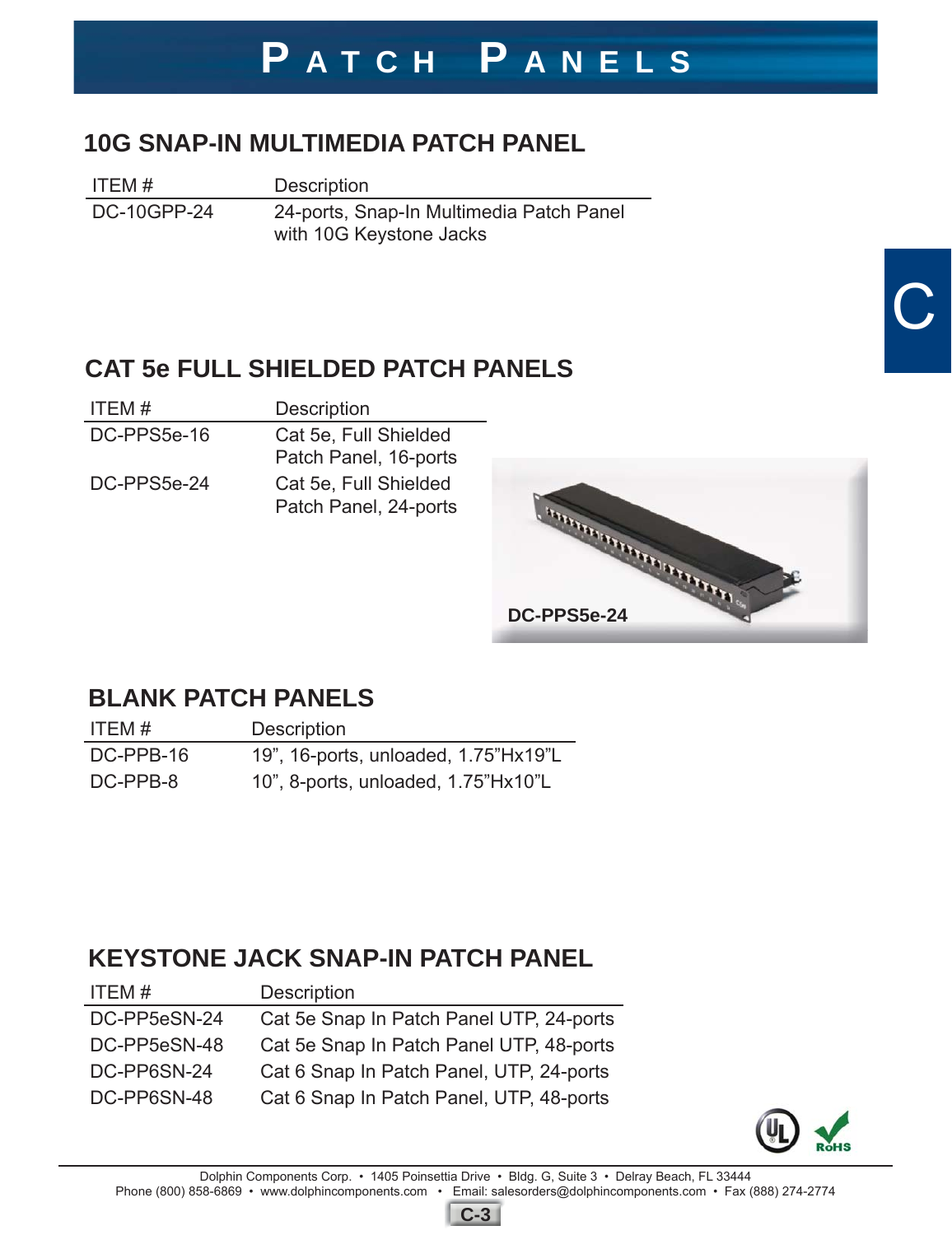#### **KEYSTONE JACKS**

C

| ITEM#                               | <b>Description</b>                                        |  |
|-------------------------------------|-----------------------------------------------------------|--|
| DC-KJ5e90 *                         | Cat 5e Keystone Jack, 110/Krone, UTP, 90 degree*          |  |
| DC-KJ5eHS90                         | Cat 5e Keystone Jack, 110/Krone, Half Shielded, 90 degree |  |
| DC-KJ5eFS90                         | Cat 5e Keystone Jack, 110/Krone, Full Shielded, 90 degree |  |
| DC-KJ5eFS18                         | C5e Keystone Jack, 110/Krone, Full Shielded, 180 degree   |  |
| DC-KJ690 *                          | Cat 6 Keystone Jack, 110/Krone, UTP, 90 degree*           |  |
| DC-KJ6S90                           | Cat 6 Keystone Jack, 110/Krone, Shielded, 90 degree       |  |
| DC-KJ6S18                           | Cat 6 Keystone Jack, 110/Krone, Shielded, 180 degree      |  |
| <b>DC-KJ10G18</b>                   | 10G Keystone Jack, 110/Krone, Shielded, 180 degree        |  |
| *Available in Black, White or Ivory |                                                           |  |

**DC-KJ6S90**







Dolphin Components Corp. • 1405 Poinsettia Drive • Bldg. G, Suite 3 • Delray Beach, FL 33444 Phone (800) 858-6869 • www.dolphincomponents.com • Email: salesorders@dolphincomponents.com • Fax (888) 274-2774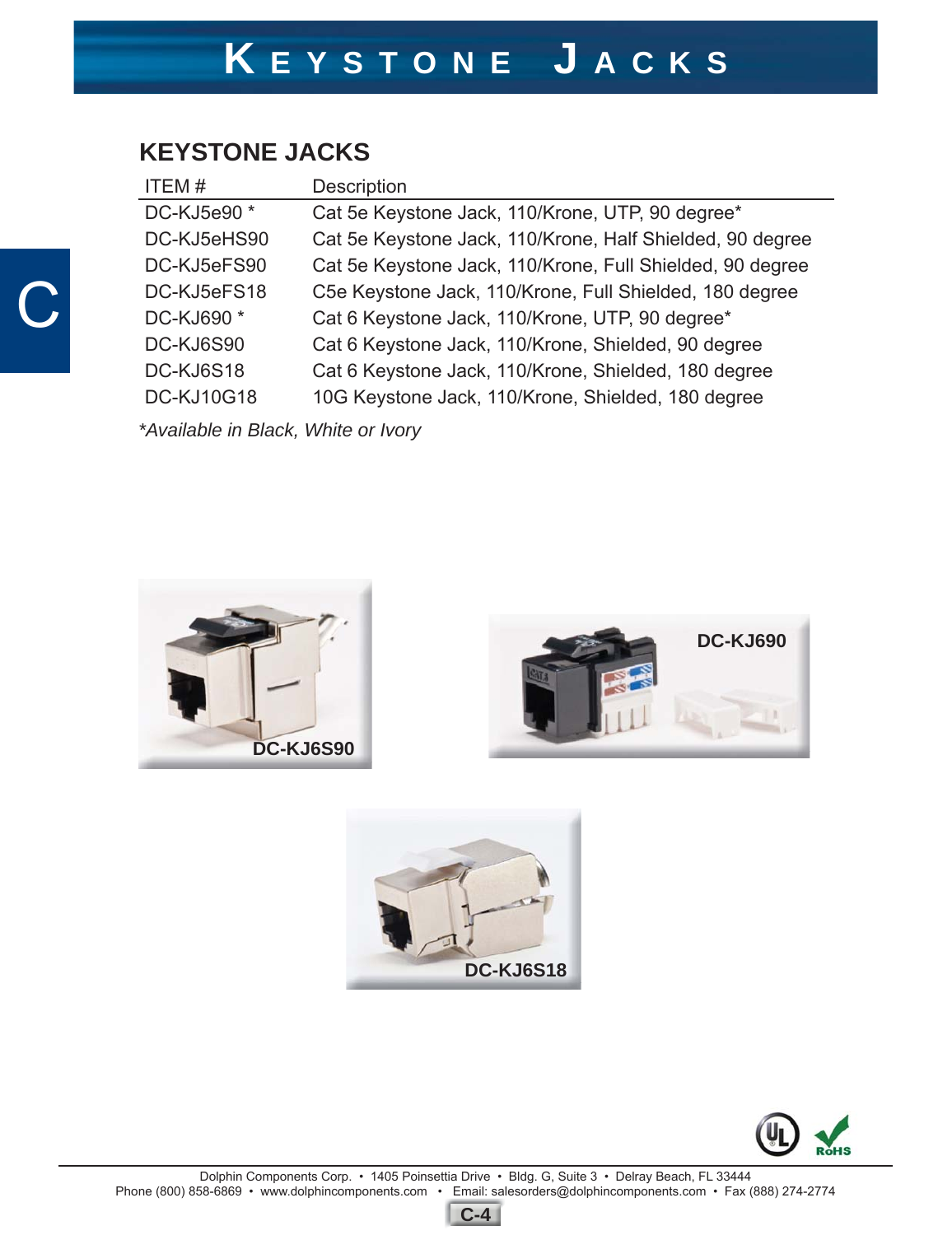### **KEYSTONE JACKS, TOOL LESS**

| ITEM#         | Description                                                |
|---------------|------------------------------------------------------------|
| DC-KJ5eT90*   | Cat 5e Keystone Jack, Tool Less, UTP, 90 degree*           |
| DC-KJ5eTS90   | Cat 5e Keystone Jack, Tool Less, Shielded, 90 degree       |
| DC-KJ6T90 *   | Cat 6 Keystone Jack, Tool Less, UTP, 90 degree*            |
| DC-KJ6TS90    | Cat 6 Keystone Jack, Tool Less, Shielded, 90 degree        |
| DC-KJ5eT18 ** | Cat 5e Keystone Jack, Tool Less, UTP, 180 degree**         |
| DC-KJ6T18 **  | Cat 6 Keystone Jack, Tool Less, UTP, 180 degree**          |
| DC-KJ5eTFS18  | Cat 5e Keystone Jack, Tool Less, Full Shielded, 180 degree |
| DC-KJ6TFS18   | Cat 6 Keystone Jack, Tool Less, Full Shielded, 180 degree  |
| DC-KJ10GTFS18 | 10G Keystone Jack, Full Shielded, 180 degree               |

*\*Available in Black or White \*\*Available in White only*









C

Dolphin Components Corp. • 1405 Poinsettia Drive • Bldg. G, Suite 3 • Delray Beach, FL 33444 Phone (800) 858-6869 • www.dolphincomponents.com • Email: salesorders@dolphincomponents.com • Fax (888) 274-2774

**C-5**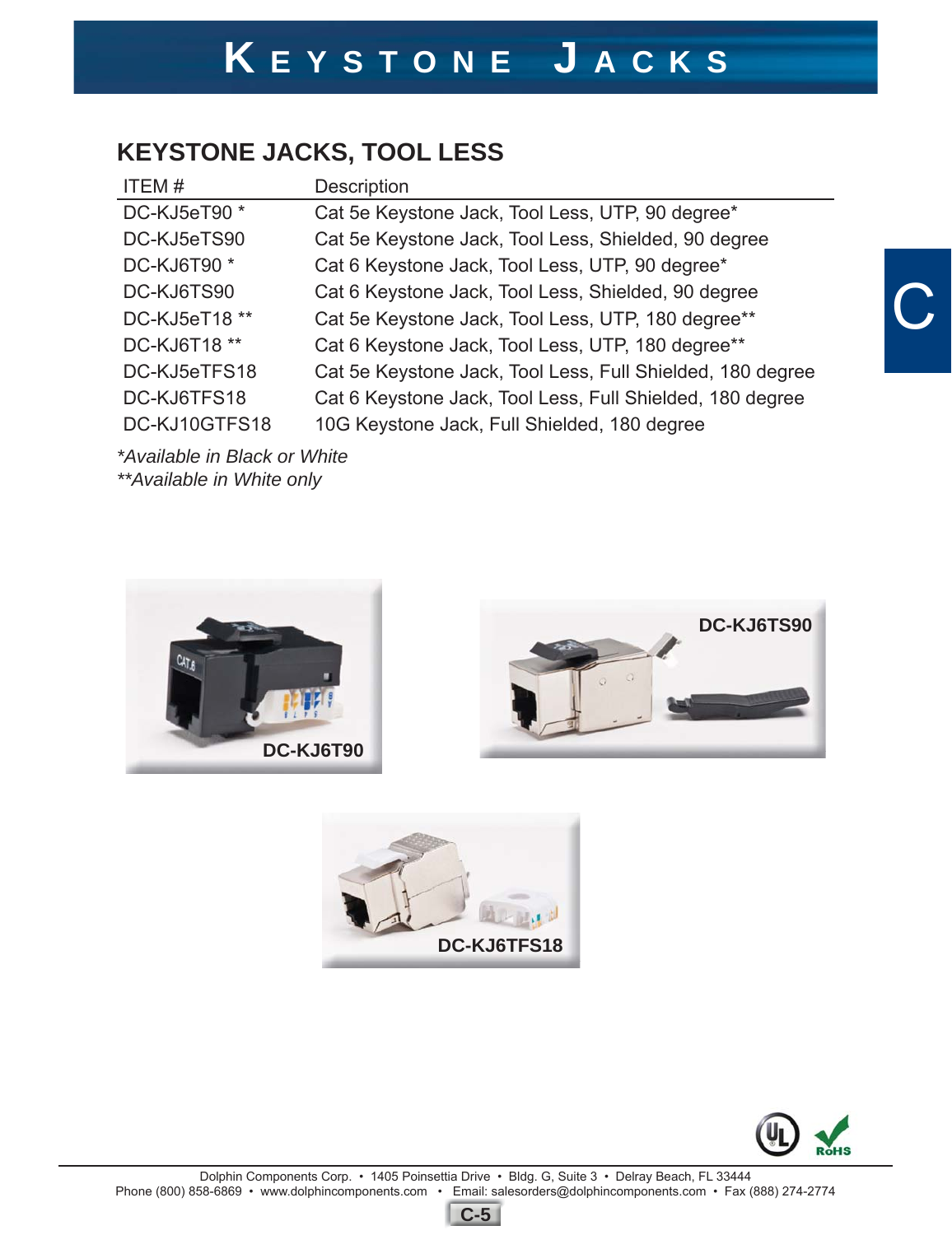#### **IN-LINE COUPLERS - Keystone Type**

| ITEM#                | Description                                                   |
|----------------------|---------------------------------------------------------------|
| DC-IC3               | Cat 3 In-Line Coupler, Shielded (keystone type)               |
| DC-IC5e <sup>*</sup> | Cat 5e In-Line Coupler, UTP (keystone type)*                  |
| DC-IC5eS             | Cat 5e In-Line Coupler, Shielded (keystone type)              |
| DC-IC6 <sup>*</sup>  | Cat 6 In-Line Coupler, UTP (keystone type)*                   |
| DC-IC6S              | Cat 6 In-Line Coupler, Shielded (keystone type)               |
| DC-IC6A*             | Cat 6A In-Line Coupler, UTP (keystone type)*                  |
| <b>DC-IC6AS</b>      | Cat 6A In-Line Coupler, Die Casting, Shielded (keystone type) |

*\*Available in Black or White*



C









#### **IN-LINE COUPLERS**

| Description                      |
|----------------------------------|
| Cat 5e In-Line Coupler, UTP*     |
| Cat 5e In-Line Coupler, Shielded |
| Cat 6 In-Line Coupler, UTP*      |
| Cat 6 In-Line Coupler, Shielded  |
| Cat 6A In-Line Coupler, UTP*     |
|                                  |

*\*Available in Black or White*









**C-6**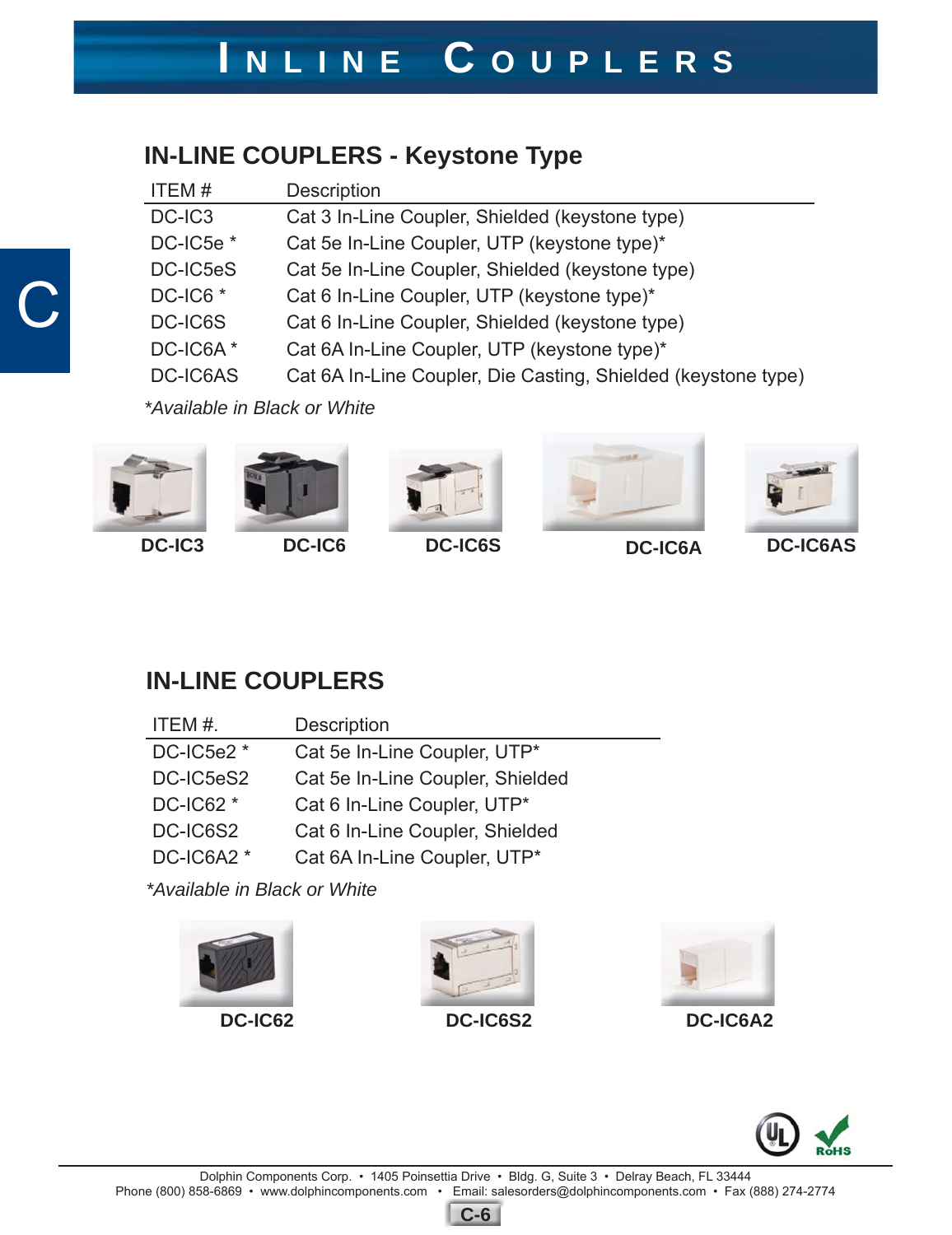## **T OOLS AND W ALL P LATES**

### **TOOLS**

| ITEM#   | <b>Description</b>                                                |
|---------|-------------------------------------------------------------------|
| DC-3140 | Punch Down Tool w/ adjustable impact pressure for 110 termination |
| DC-3240 | Punch Down Tool w/ adjustable impact pressure for Krone Type term |
| DC-3180 | Simple Tool for 110 termination                                   |



#### **FLUSH MOUNTED WALL PLATES**

| ITFM#  | <b>Description</b>   |  |
|--------|----------------------|--|
| DC-WP1 | Single Gang, 1 port  |  |
| DC-WP3 | Single Gang, 3 ports |  |
| DC-WP6 | Single Gang, 6 ports |  |



C

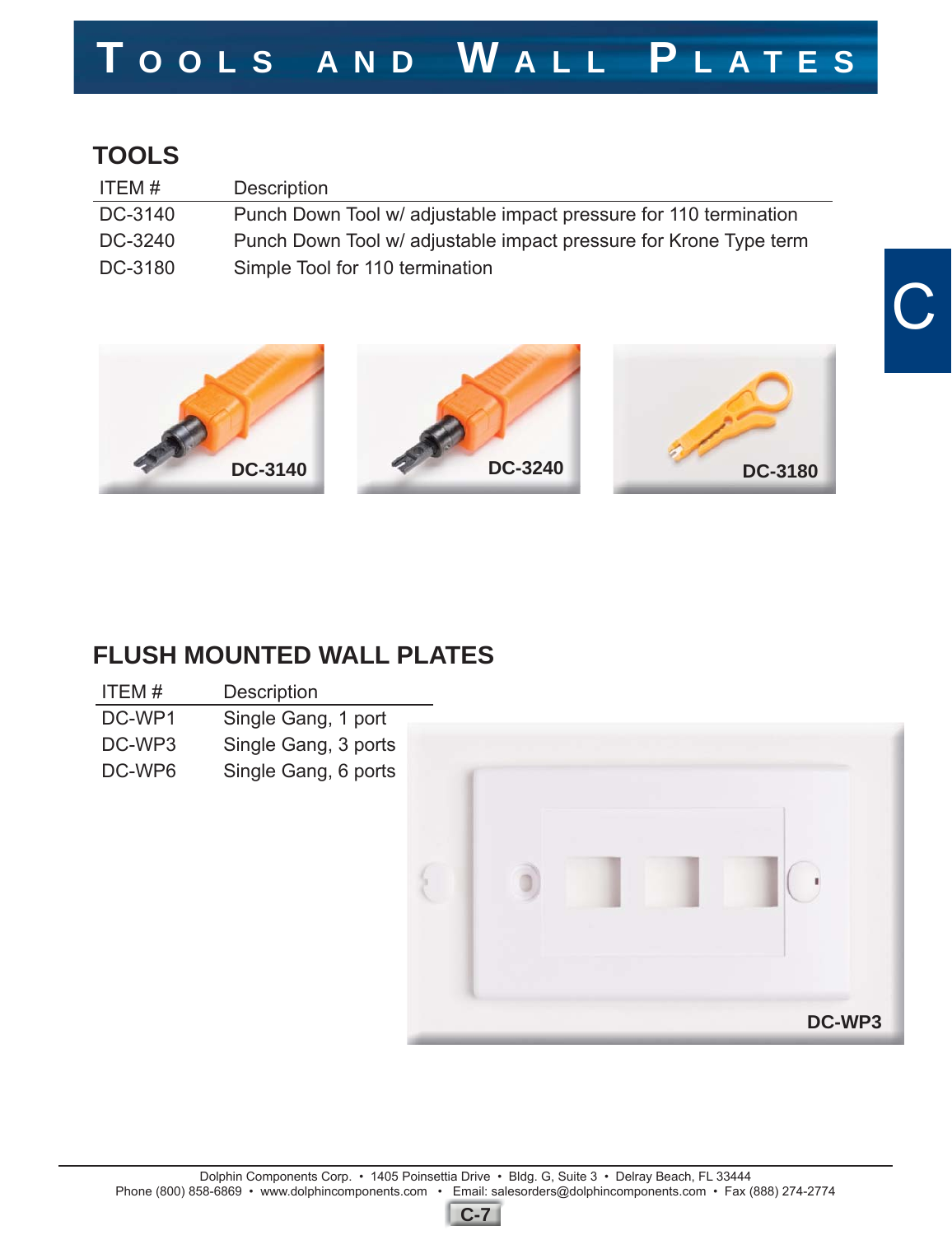### **K EYSTONE I NSERTS**



C

#### **RCA KEYSTONE INSERTS**

ITEM # Description DC-KIRCAG RCA adapter, female to female, gold plated

*\*Available with White, Red or Yellow band*



**DC-KIF**



**DC-KIBNC**

#### **F-TYPE KEYSTONE INSERTS**

| ITEM#  | <b>Description</b> |
|--------|--------------------|
| DC-KIF | F-type adapter     |

### **BNC KEYSTONE INSERTS**

| ITFM#           | <b>Description</b> |
|-----------------|--------------------|
| <b>DC-KIBNC</b> | <b>BNC</b> adapter |



**C-8**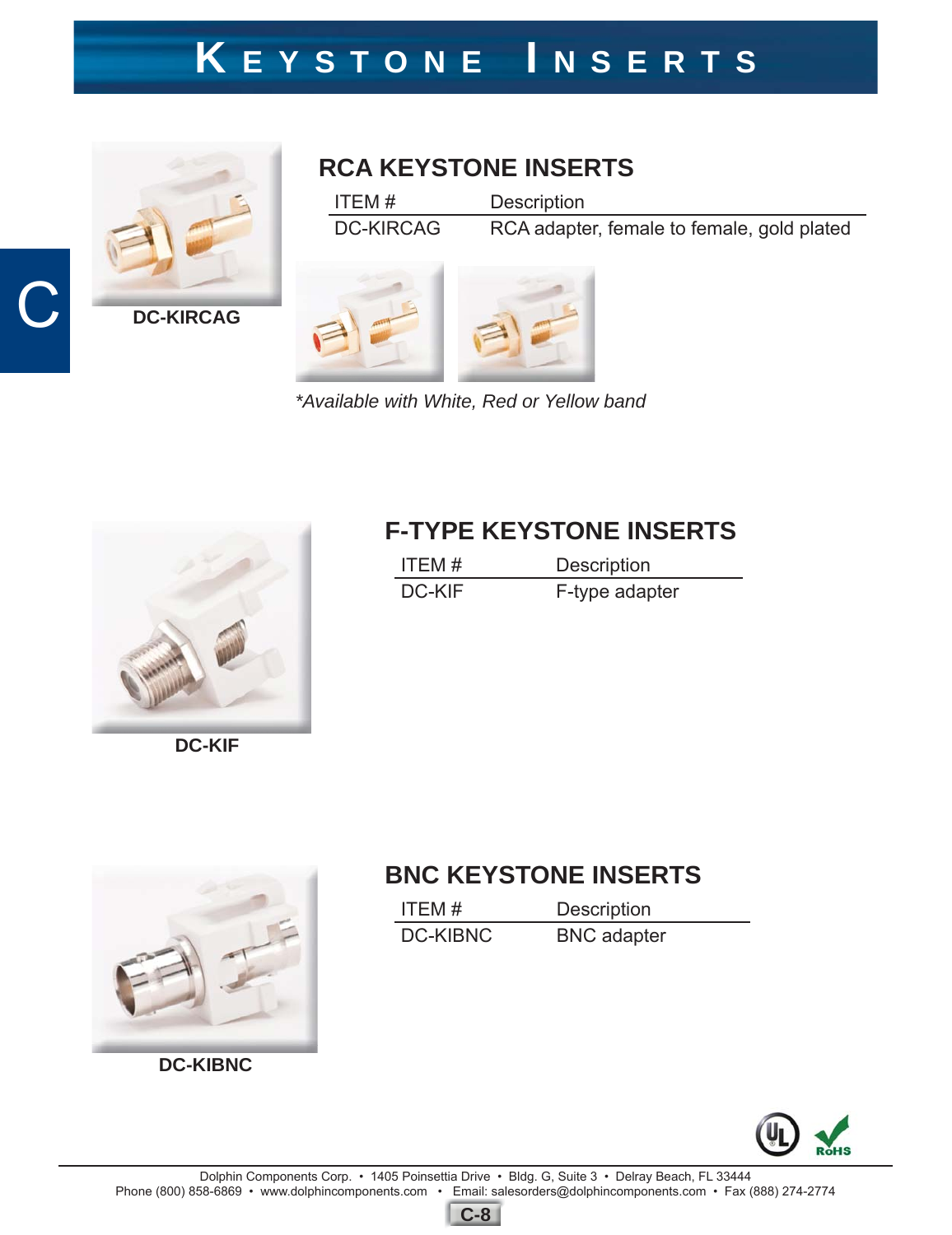### **P LUGS AND B OOTS**

#### **PLUGS**

| ITEM #. | <b>Description</b>           |
|---------|------------------------------|
| DC-5eP  | RJ45 8P8C Plug, 50u", Cat 5e |
| DC-6P   | RJ45 8P8C Plug, 50u", Cat 6  |





# **D**

### **BOOTS**

| <b>Description</b>                 |
|------------------------------------|
| Patch Cord Assembled Boot - Red    |
| Patch Cord Assembled Boot - Green  |
| Patch Cord Assembled Boot - Blue   |
| Patch Cord Assembled Boot - Yellow |
| Patch Cord Assembled Boot - White  |
|                                    |





Dolphin Components Corp. • 1405 Poinsettia Drive • Bldg. G, Suite 3 • Delray Beach, FL 33444 Phone (800) 858-6869 • www.dolphincomponents.com • Email: salesorders@dolphincomponents.com • Fax (888) 274-2774

**C-9**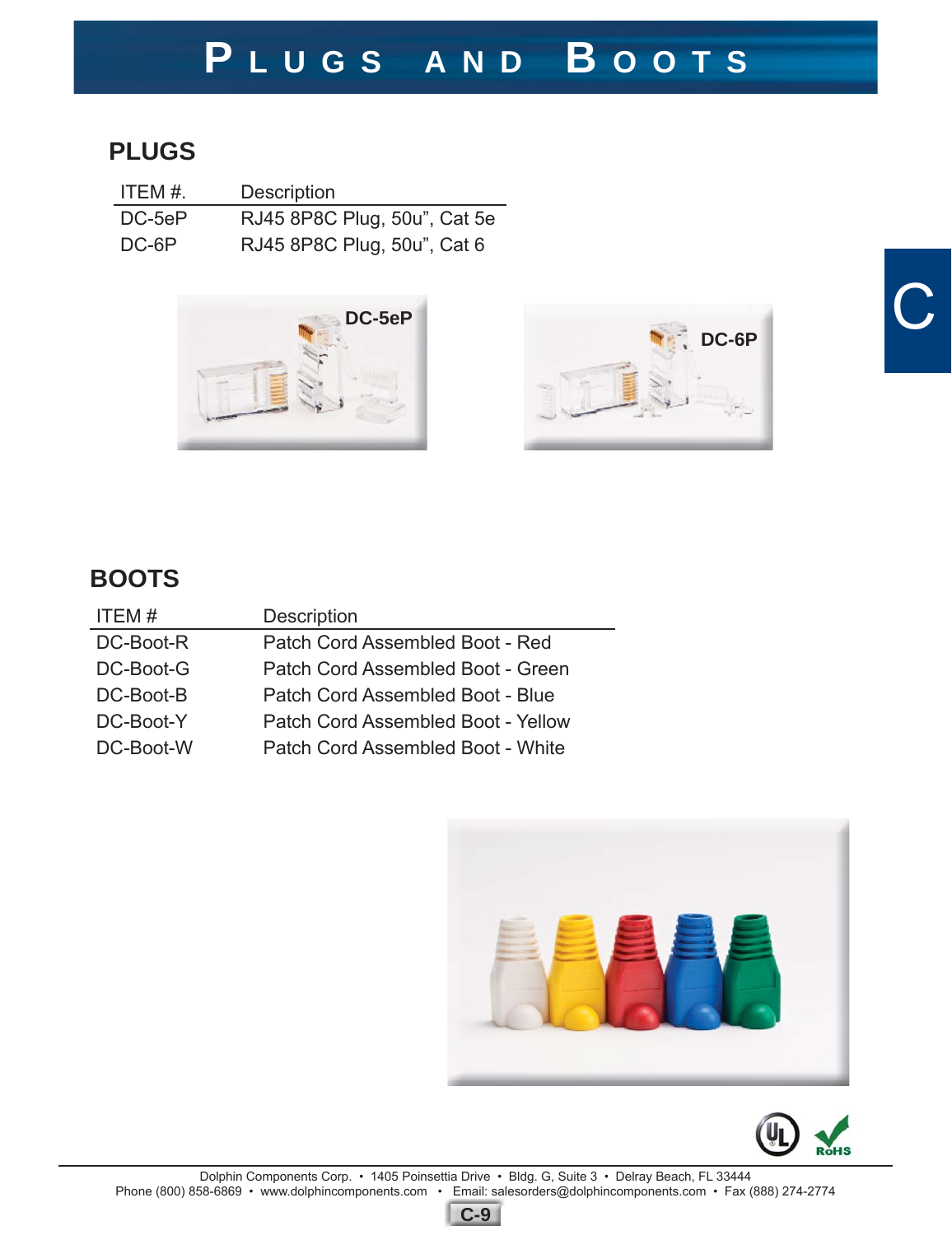### **P ATCH C ORDS**



Dolphin Cat 5e and 6 Patch Cords are available in a variety of lengths and colors. (See next page for an easy guide on how to order.)

#### **CAT 5e PATCH CORDS**

C

| ITEM#      | Description                                   |                                               |
|------------|-----------------------------------------------|-----------------------------------------------|
| DC-5ePC-1  | Cat 5e Patch Cord, Stranded, UTP, 24AWG, 1ft  |                                               |
| DC-5ePC-5  | Cat 5e Patch Cord, Stranded, UTP, 24AWG, 5ft  |                                               |
| DC-5ePC-10 | Cat 5e Patch Cord, Stranded, UTP, 24AWG, 10ft | <b>Colors available:</b><br>Red, Green, Blue, |
| DC-5ePC-15 | Cat 5e Patch Cord, Stranded, UTP, 24AWG, 15ft | Yellow, White                                 |
| DC-5ePC-25 | Cat 5e Patch Cord, Stranded, UTP, 24AWG, 25ft |                                               |
| DC-5ePC-40 | Cat 5e Patch Cord, Stranded, UTP, 24AWG, 40ft |                                               |
| DC-5ePC-50 | Cat 5e Patch Cord, Stranded, UTP, 24AWG, 50ft |                                               |
|            |                                               |                                               |



**C-10**